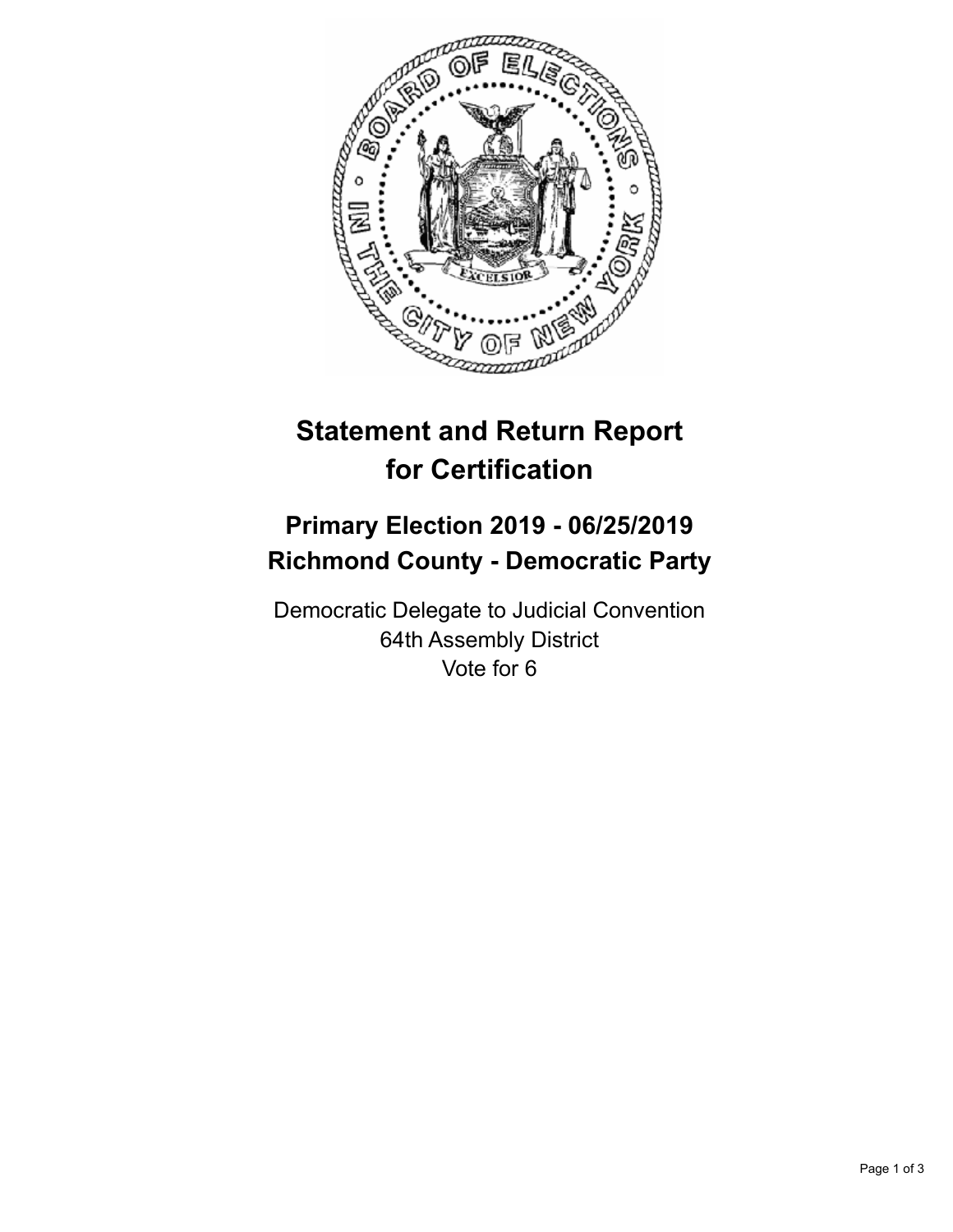

## **Assembly District 64**

| <b>PUBLIC COUNTER</b>                                    | 310          |
|----------------------------------------------------------|--------------|
| MANUALLY COUNTED EMERGENCY                               | 0            |
| ABSENTEE / MILITARY                                      | 121          |
| <b>AFFIDAVIT</b>                                         | 1            |
| <b>Total Ballots</b>                                     | 432          |
| Less - Inapplicable Federal/Special Presidential Ballots | $\Omega$     |
| <b>Total Applicable Ballots</b>                          | 432          |
| DONNA COPPOLA                                            | 207          |
| LUIS A. CRUZ                                             | 150          |
| ELEANOR J. GUERRIERI                                     | 166          |
| PHYLLIS A. GULINO-RICHARDS                               | 123          |
| MATTHEW D. GOLDFARB                                      | 123          |
| DIANE J. SAVINO                                          | 326          |
| <b>BRANDON S. PATTERSON</b>                              | 176          |
| ANDREW V. POZNANSKI                                      | 144          |
| ROSEMARY F. PALLADINO                                    | 249          |
| <b>LISA MARIE SATTIE</b>                                 | 182          |
| JOANN D. OLBRICH                                         | 146          |
| <b>BERNIE SANDERS (WRITE-IN)</b>                         | 1            |
| JOHN QUINN (WRITE-IN)                                    | 1            |
| MARK CASNER (WRITE-IN)                                   | $\mathbf{1}$ |
| SHEILA MCGINN (WRITE-IN)                                 | 1            |
| UNATTRIBUTABLE WRITE-IN (WRITE-IN)                       | 1            |
| UNCOUNTED WRITE-IN PER STATUTE (WRITE-IN)                | 1            |
| <b>Total Votes</b>                                       | 1,998        |
| Unrecorded                                               | 594          |